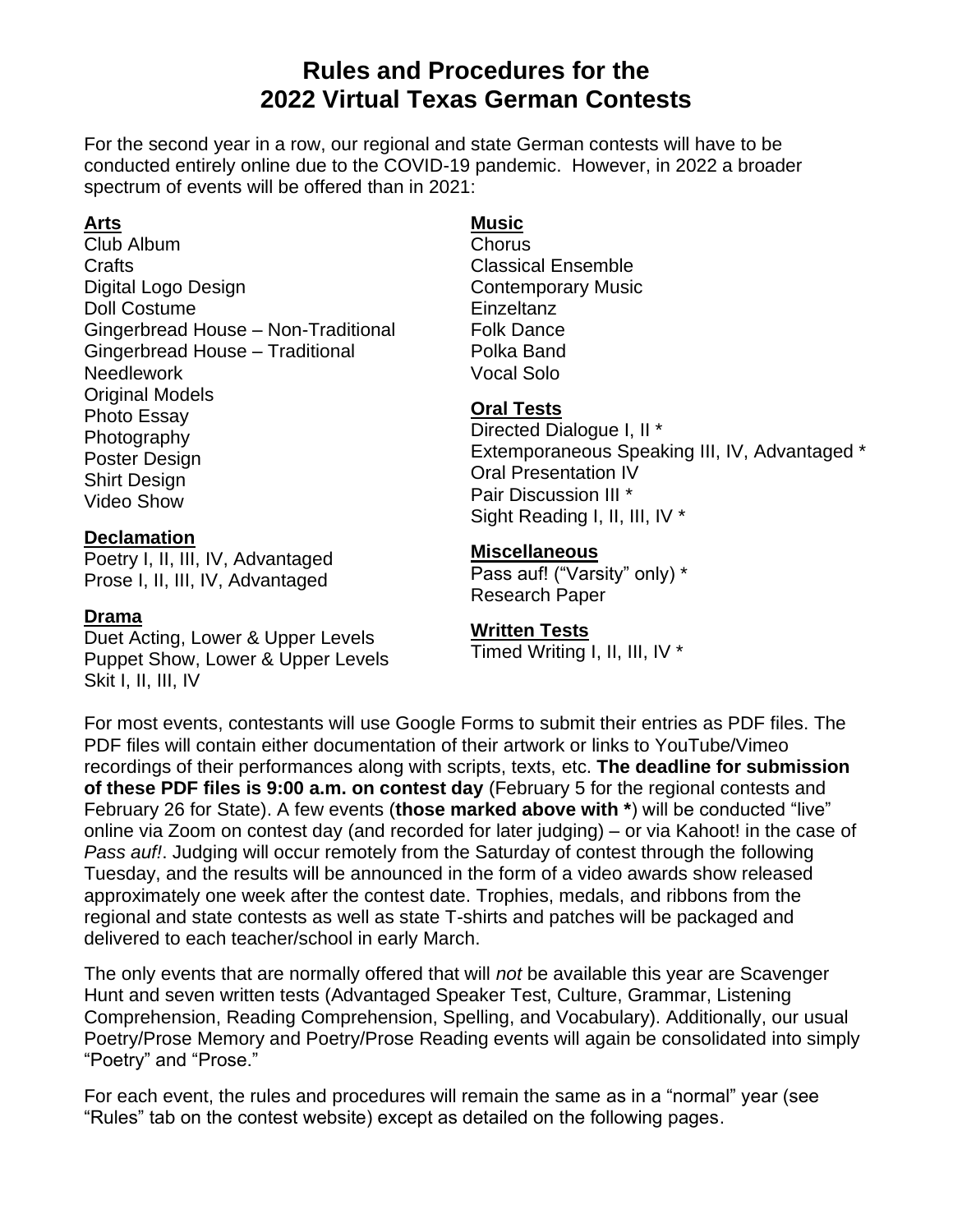## **General information about ALL digital submissions:**

For each event involving a digital submission, the teacher or student will submit a PDF file through a **Google Form**. A good naming convention for these files would be YourLastName-School-Event (e.g., Smith-LubbockHS-TradGingerbread). Shortly before the contest date, the contest director will send teachers a set of links to several Google Forms (one for uploading Art Events + Research Paper, one for uploading Recordings, and one for Live Events (where there will be nothing to upload, but we will still request that each contestant or team fill out the form to help us automatically generate judging spreadsheets). These links will probably not be posted on the contest website, so if the teacher wants the students to upload their own work, the teacher will need to share the Google Form links with the students. Upload only ONE file (the PDF) to the Google Form. We do not want and will not accept multiple files per entry!

### **Arts:**

The following events have been designated permanently as "digital-submission" events, even in "normal" years. Thus, the rules and procedures posted for them on the contest website need no further elaboration.

Digital Logo Design Photo Essay Video Show

The rest of the art events will follow the usual rules as posted on the contest website, supplemented by the following procedures:

### • **Submission process**:

- o Document your entry in a PowerPoint or Google Slides presentation; you may use other programs as well, but make sure that whatever program you are using has the capability to convert the slide show into a PDF file, because **all submissions must be converted to and submitted as PDF files**.
- o On the first slide, include **your name**(s), **school**, the **name of the event** (yes, sometimes there is confusion as to which category the item belongs in, so make it crystal clear by telling us which category you are entering), and the **title of the project** (if applicable).
- o On the next slide (or several slides), include images of your **receipts** (if required by the rules of that event). Feel free to add explanatory comments.
- o On the next several slides, include **pictures of your entry**. It is strongly encouraged to take pictures as you make the item to illustrate your creative process as well as pictures of the finished product. Take pictures from every conceivable angle. Take close-ups of details that you want the judges to notice. However, always make sure that there is at least one picture that shows the entire project. There is no upper limit on the number of pictures you can include, although you also don't want to completely overwhelm the judges. Feel free to type comments as well.
- o When you are finished with the PowerPoint/Slides/etc. presentation, **convert it to a PDF file** and **upload** it according to the instructions provided.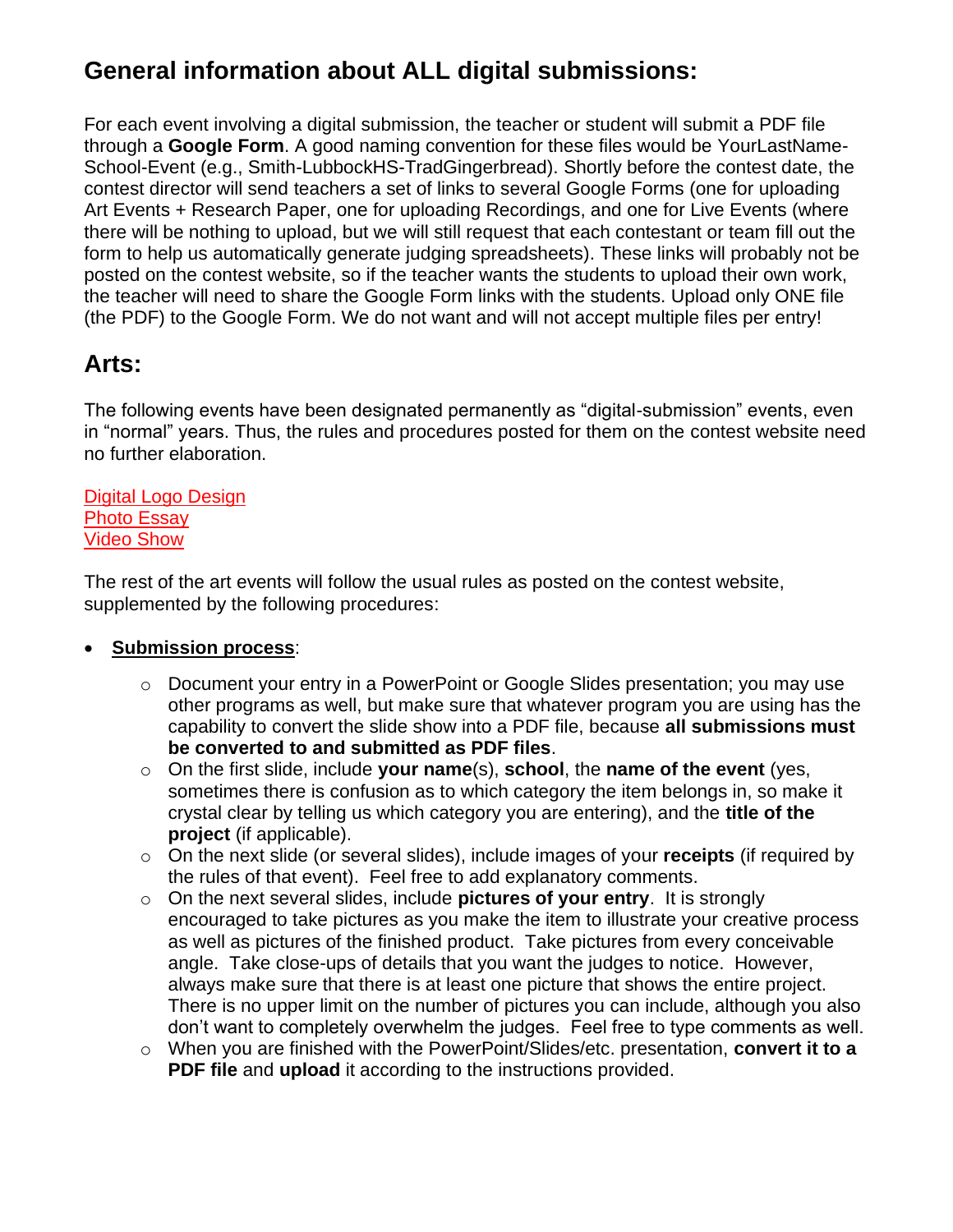- **Additional tips and procedures for specific art events:**
	- o Club Album: For this year, you may make a traditional physical album and document it by taking pictures of the cover and each page, or you may make a digital album directly in PowerPoint/Google Slides/etc.
	- o Crafts: The rules of this event require the creation of a backdrop or diorama. That requirement is still in place this year, and it must be a physical backdrop or diorama, not just some pictures and/or information that you include in the digital presentation. Make sure to include some pictures of your item in front of/inside the backdrop/diorama, although you can also certainly take pictures of the item itself that don't include the backdrop/diorama. If you have text on the backdrop/diorama, either take very clear pictures of it for inclusion in your presentation or copy and paste the text directly into the presentation; you want it to be easily legible for the judges.
	- o Doll Costume: The rules of this event require the creation of a backdrop. That requirement is still in place this year, and it must be a physical backdrop, not just some pictures and/or information that you include in the digital presentation. Make sure to include some pictures of your doll in front of the backdrop, although you can also certainly take pictures of the doll itself that don't include the backdrop. If you have text on the backdrop, either take very clear pictures of it for inclusion in your presentation or copy and paste the text directly into the presentation; you want it to be easily legible for the judges.
	- o Gingerbread House (Traditional and Non-Traditional): Take LOTS of pictures of the construction process and the finished product, especially close-ups of details.
	- $\circ$  Needlework: The rules of this event require some sort of documentation; make sure to include that in your PowerPoint/Google Slides/etc. presentation.
	- o Original Models: The rules of this event require the creation of a backdrop or diorama. That requirement is still in place this year, and it must be a physical backdrop or diorama, not just some pictures and/or information that you include in the digital presentation. Make sure to include some pictures of your item in front of/inside the backdrop/diorama, although you can also certainly take pictures of the item itself that don't include the backdrop/diorama. If you have text on the backdrop/diorama, either take very clear pictures of it for inclusion in your presentation or copy and paste the text directly into the presentation; you want it to be easily legible for the judges.
	- $\circ$  Photography: The rules of this event require inclusion of your original, unedited photograph(s) along with the final, edited image. Include both of these in the PowerPoint/Google Slides/etc. (and it would be a good idea to clearly label which is the original photo and which is the final image so that there's no confusion for the judges). There is no need to physically print, frame, or matte the photograph this year.
	- o Poster Design: Even though we are submitting digitally this year, for this event, you will still create your design on an actual 22"x28" poster board and then take pictures of it. You must include at least one picture that shows the entire poster, but you may also include close-ups of certain areas of the poster that you want the judges to notice.
	- o Shirt Design: No additional commentary.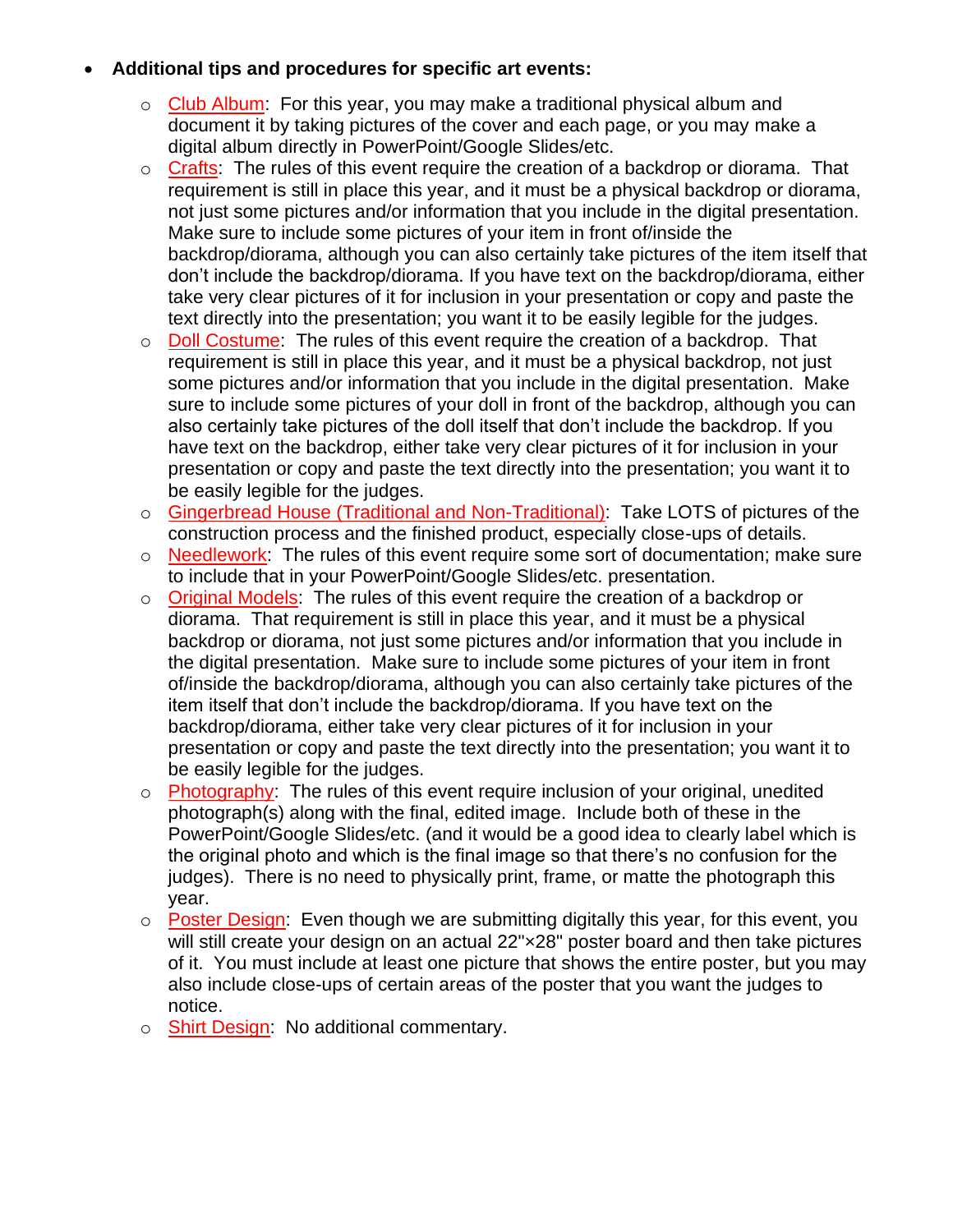### **Declamation:**

**Poetry** Prose

For this year, we are consolidating our usual Poetry/Prose *Memory* and Poetry/Prose *Reading* events into simply "Poetry" and "Prose." Because there are small differences between the normal rules as posted on the contest website and this year's rules, refer only to the rules and procedures below:

Entry Limit: 3 contestants per event and level, per school (Levels 1, 2, 3, 4, Advantaged)

Length and Time Limits:

Level 1: 16-24 lines **OR** 1-2 minutes Level 2: 20-32 lines **OR** 1.5-2.5 minutes Levels 3, 4, & Advant.: 24-46 lines **OR** 2-3 minutes

The contestant may decide whether to read the text, to recite it from memory, or to use some combination of reading and memory. Typically, though, a well-memorized (or mostly memorized) presentation will come across better than one that relies heavily on reading, and the judging rubric used this year will be based on the normal *Memory* rubric. In essence, the challenge is to present the most dramatic and most entertaining interpretation of the text that you can. The selection must be by a German-speaking author, i.e., originally published in German. It may not be a translation from a non-German speaking author, even if it has been published, but it may be by a non-German who writes in German, e.g., Kishon. The piece may be edited to fit time or line limits (see above). The contestant should provide a dramatic interpretation, but without costumes and props. The contestant may use one chair and may move during the presentation. The title of the selection and the author must be listed along with the name of the student performing it on the alphabetical student list at the time of registration.

### **Submission process:**

- 1. Record yourself reading the selection (or have someone else record you). Don't forget to say the title and author. You may do as many "takes" as you want until you're satisfied with the result, but the submitted recording must be a single continuous unedited take, not a spliced-together compilation of the best parts of multiple takes.
- 2. Upload the video of your reading to YouTube or Vimeo.
- 3. Create a single Word document or Google Doc, etc. with **the full text of the selection**, including title and author. To get the text of your reading selection into the document, you can cut and paste it if you have access to an electronic version of the piece or simply take a (clear!) picture or pictures of the text if you are working from a hard copy and paste the picture(s) into the document.
- 4. Include a title page with **your name**, **your school**, the **name and level of the event**, e.g., "Poetry 2," and **a hyperlink to your YouTube/Vimeo recording**. \*\*If you are concerned about privacy and want to password-protect your video, include the password with the hyperlink in the document.
- 5. Convert this document to a PDF file and upload it according to the instructions provided. Do NOT upload the video itself; the judges will access your video via the link that you include in the PDF.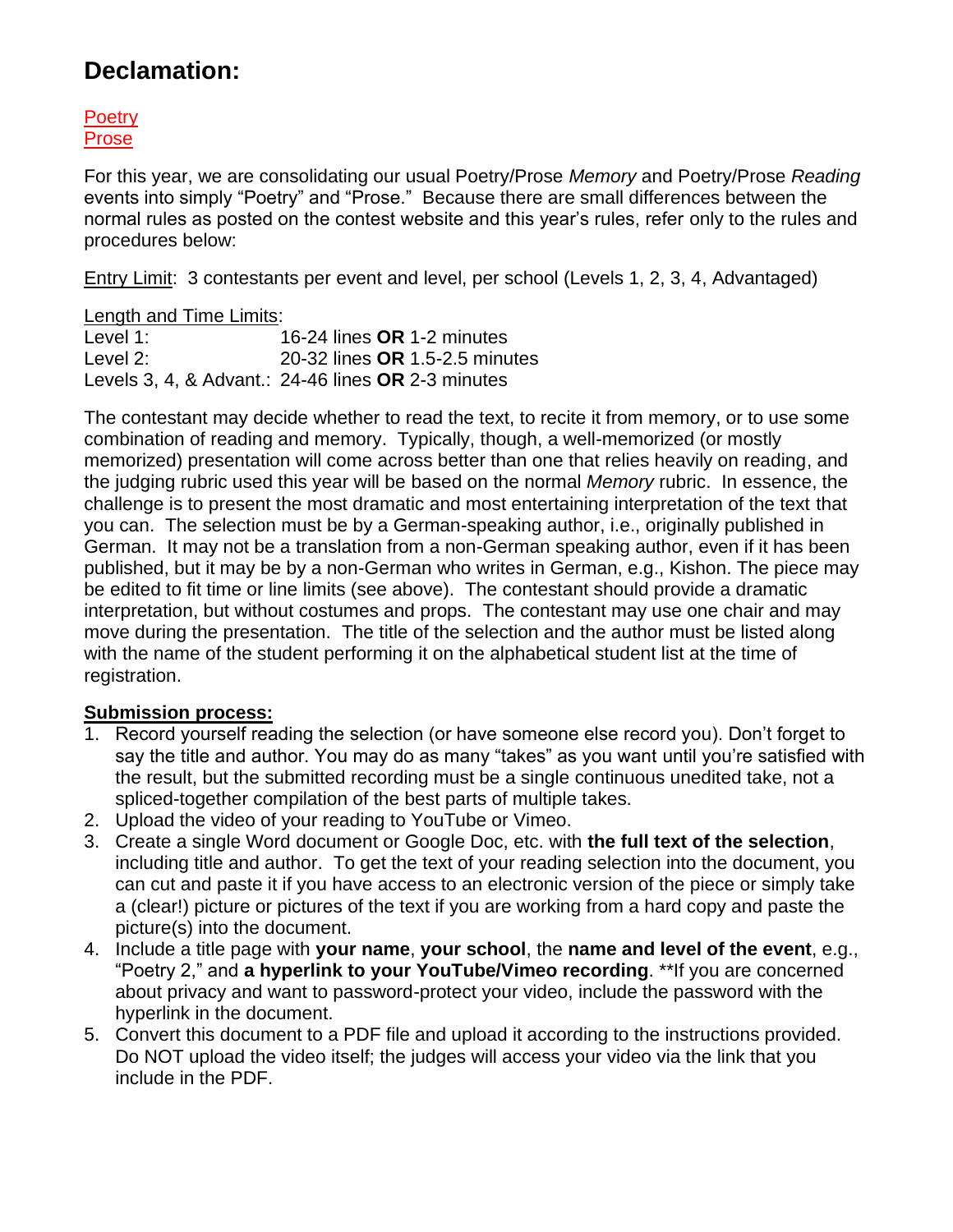# **Drama:**

Duet Acting Puppet Show **Skit** 

These events will follow the usual rules as posted on the contest website, supplemented by the following procedures. As usual, contestants should fully memorize their parts for Duet Acting and Skit.

However, for this year only, we will not police whether the contestants have memorized their parts for Puppet Show. Memorized lines will, of course, create a more convincing and entertaining performance, but because the judges will not need to be concerned about checking for hidden scripts, etc., you should feel free to zoom in on the puppets themselves as you make your video, i.e., you do not have to show the (human) contestants in the Puppet Show video at all.

### **Submission process:**

- 1. Record yourselves performing the selection (or have someone else record you). All performers must be in the same room when the recording is made; you may not, for instance, record from separate locations via Zoom using a split screen. For Duet Acting, don't forget the introduction required by the rules. You may do as many "takes" as you want until you're satisfied with the result, but the submitted recording must be a single continuous unedited take, not a spliced-together compilation of the best parts of multiple takes.
- 2. Upload the video of your performance to YouTube or Vimeo.
- 3. Create a single Word document or Google Doc, etc. with **the script of the selection**. If working from a published script, you can cut and paste it if you have access to an electronic version of the piece or simply take a (clear!) picture or pictures of the text if you are working from a hard copy and paste the picture(s) into the document.
- 4. Include a title page with **your names**, **your school**, the **name and level of the event**, e.g., "Duet Acting, Lower Level" or "Skit 3," and **a hyperlink to your YouTube/Vimeo recording**. \*\*If you are concerned about privacy and want to password-protect your video, include the password with the hyperlink in the document.
- 5. Convert this document to a PDF file and upload it according to the instructions provided. Do NOT upload the video itself; the judges will access your video via the link that you include in the PDF.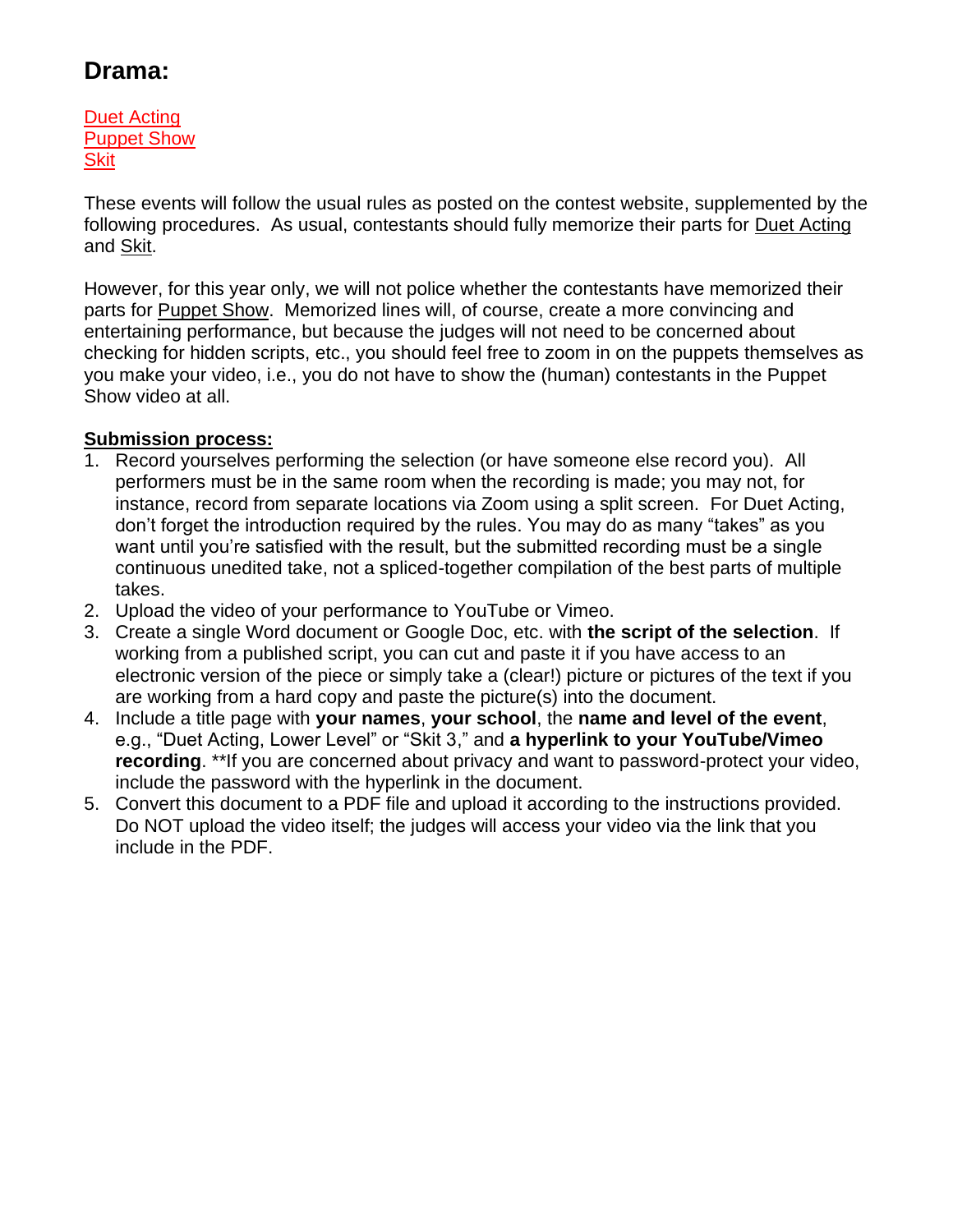## **Music:**

**Chorus** Classical Ensemble Contemporary Music **Einzeltanz** Folk Dance Polka Band Vocal Solo

These events will follow the usual rules as posted on the contest website, supplemented by the following procedures.

### **Submission process:**

- 1. Record yourself/yourselves performing the selection(s) (or have someone else record you). You may do as many "takes" as you want until you're satisfied with the result, but the submitted recording must be a single continuous unedited take, not a spliced-together compilation of the best parts of multiple takes (even for those events such as Folk Dance and Polka Band where you are performing several distinct pieces).
- 2. Upload the video of your performance to YouTube or Vimeo.
- 3. Create a single Word document or Google Doc, etc. with **the required documentation** for that event (sheet music, lyrics, dance notes, etc.). If working from hard copies of sheet music, dance notes, etc., simply take a (clear!) picture or pictures of the text and paste the picture(s) into the document.
- 4. Include a title page with **your name**(s), **your school**, the **name of the event**, and **a hyperlink to your YouTube/Vimeo recording**. \*\*If you are concerned about privacy and want to password-protect your video, include the password with the hyperlink in the document.
- 5. Convert this document to a PDF file and upload it according to the instructions provided. Do NOT upload the video itself; the judges will access your video via the link that you include in the PDF.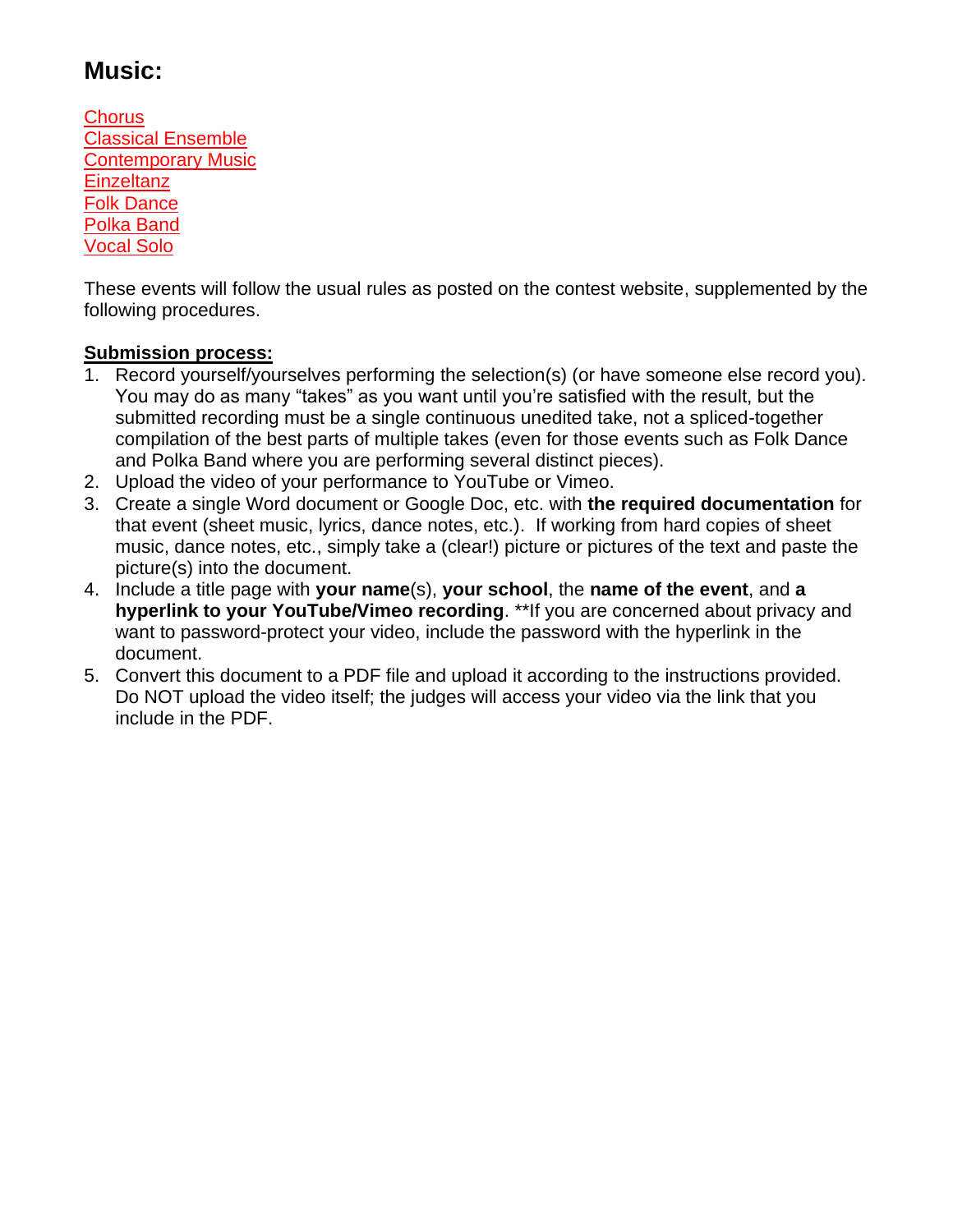## **Oral Tests:**

With the exception of Oral Presentation, the oral tests will be conducted "live" on contest day via Zoom. These events will follow the usual rules as posted on the contest website, supplemented by the following procedures:

Directed Dialogue: You will join a Zoom meeting at a specified time on the contest date. You will wait in the virtual "waiting room" until admitted by the moderator. The moderator will ask you 5 questions from the question bank that is published on the contest website (2 preselected questions that will be asked to every contestant and 3 other randomly selected questions from the bank). The interaction between you and the moderator will be recorded so that the panel of judges can evaluate it later.

Extemporaneous Speaking: You will join a Zoom meeting at a specified time on the contest date. You will wait in the virtual "waiting room" until admitted by the moderator. The moderator will offer you two topics from which to choose (regional) or give you one topic (State) and then send you back into the waiting room for your prep time. The prep time this year may be shorter than the 10 minutes specified in the official rules, but it will be the same for each contestant. Since it will be impossible to monitor whether you are using reference materials during your prep time, we won't try to police that, and we will also waive the rule that you can't use the notes you made during your prep time when giving your speech. Your speech will be recorded by the moderator so that the panel of judges can evaluate it later. For the Advantaged level, the time limit will be changed to 3-4 minutes for this year only (it's normally 3-5 minutes).

Oral Presentation: This event has been designated permanently as a "digital-submission" event. Thus, the rules and procedures posted for it on the contest website need no further elaboration.

Pair Discussion: Both contestants in the pair will join a Zoom meeting at a specified time on the contest date. They will wait in the virtual "waiting room" until admitted by the moderator. The moderator will give them their topic and their 30 seconds of silent "reflection time" and then begin recording their conversation for later evaluation by the judges.

Sight Reading: You will join a Zoom meeting at a specified time on the contest date. You will wait in the virtual "waiting room" until admitted by the moderator. The moderator will display the reading selection by sharing their screen within the Zoom platform. It is strongly recommended that you join the virtual meeting using a desktop or laptop computer or a tablet (rather than a smart phone) so that you will be able to see the reading selection clearly. You'll be given one minute to read over the selection, and then the moderator will record you reading the selection for two minutes for later evaluation by the judges. Don't forget to read the title!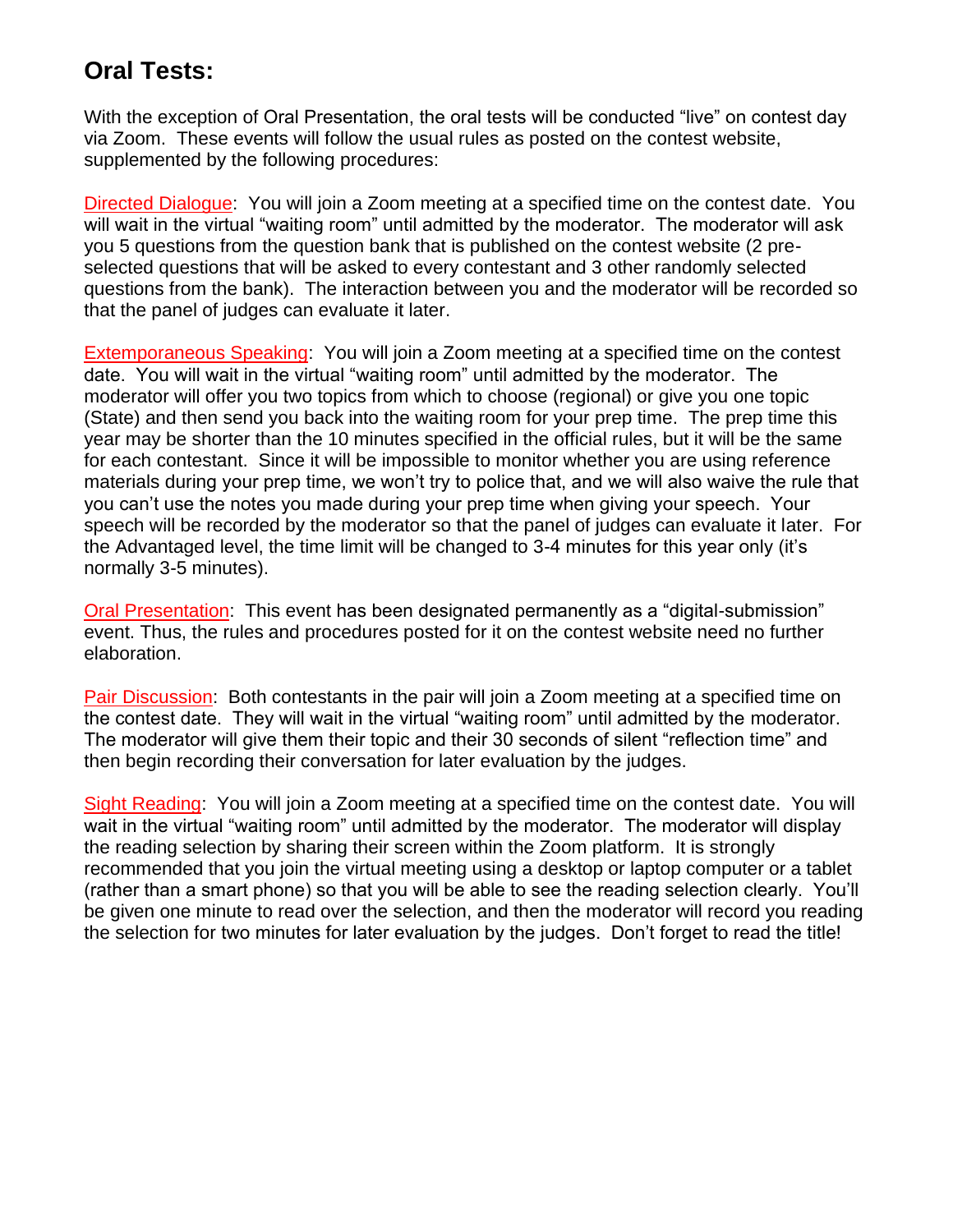# **Miscellaneous:**

*Pass auf!*: For 2022, the normal format is not possible, but we've designed a VERY modified version so that students and teams can still compete and show off their hard work!

### **Rules:**

- 1. **1 team per school** (we'll call it Varsity, but basically, there's no Novice division this year).
- 2. Each team may have **4-7 players**. (In normal years, teams may have up to 7 members, but a maximum of 5 may compete in any given round and the other 2 must sit out.) This year, all students (up to 7) may log in and compete.
- 3. As with all events held live on the day of contest, students will need to **register their names via a Google Form** on or before contest day. The link to this Form will be sent out to teachers well before contest day. This is separate from the original registration spreadsheet that the teacher submits and may seem redundant, but it really helps expedite things on the tabulation end.
- 4. On the day of contest (February 5 for regionals and February 26 for state), students will log in to a **Zoom meeting at 1:00 p.m.** The Zoom link will also be sent out to teachers well before contest day. Teachers should confirm with students before initially registering them for *Pass auf!* that they will be available at 1:00 p.m. on contest day.
- 5. Within the Zoom meeting, students will be given the code to join a **Kahoot! quiz** on www.kahoot.it. The proctor running the Zoom meeting will provide any further instructions. Students will use this **format for their player name**: **school+last name** (for example: MemorialSmith). The proctor will provide a standardized list of school names, some abbreviated, for consistency. It is imperative that students use this format for their player name, or the school may not receive the points earned by that student.
- 6. It would be advisable for students to have the Zoom meeting and the Kahoot! website open side by side on their computer (or to log into the Kahoot! quiz on their smart phones). The student must remain on camera in the Zoom meeting during the entire Kahoot! quiz.
- 7. All contestants from all entering schools will compete simultaneously, i.e., there will not be the usual tournament format of two teams competing against each other at a time.
- 8. The Kahoot! quiz will have **30 questions** of various types, **mostly multiple-choice** but formats may also include true/false, multi-select (more than one answer must be chosen), "puzzle" (dragging responses into a specific order), and short answer (where you type in your response). The state Kahoot! quiz may include more questions, including some with an audio component.
- 9. The questions for this year will not come from our main bank of *Pass auf!* questions. Rather, they will focus on this year's special topic (**The Three Bs of German Classical Music: Bach, Beethoven, and Brahms**) and information from the [newsletters that have](https://www.houstonfest.org/tips.htm#newsletters)  [been published by Gail Cope](https://www.houstonfest.org/tips.htm#newsletters) in anticipation of this year's 40<sup>th</sup> anniversary of the state contest. Students will need to study for the "Three Bs" topic based on their own research, as in a traditional *Pass auf!* year.
- 10.The top 4 scores from each school will be added to get a total score for the school. If 5, 6, or 7 students from a school play the Kahoot! quiz, the 5<sup>th</sup>-, 6<sup>th</sup>-, and 7<sup>th</sup>-highest scores will be discarded. If fewer than 4 students from a school compete, the school will be at a disadvantage vis-à-vis the other schools by virtue of having fewer than 4 scores flowing into their total score, but don't let that stop you from taking your best shot at it!

Research Paper: This event has been designated permanently as a "digital-submission" event. Thus, the rules and procedures posted for it on the contest website need no further elaboration.